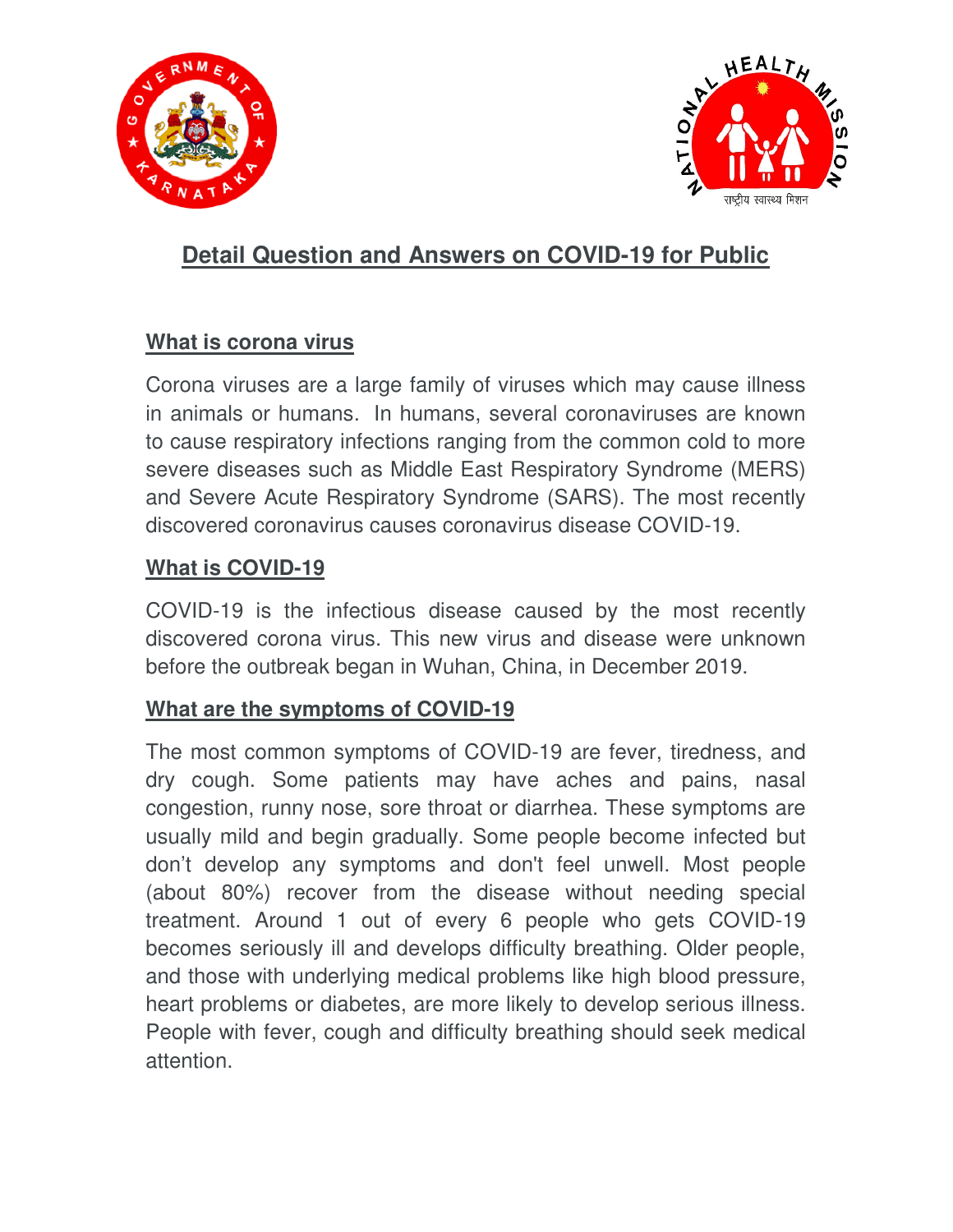#### **How does COVID-19 spread**

People can catch COVID-19 from others who have the virus. The disease can spread from person to person through small droplets from the nose or mouth which are spread when a person with COVID-19 coughs or exhales. These droplets land on objects and surfaces around the person. Other people then catch COVID-19 by touching these objects or surfaces, then touching their eyes, nose or mouth. People can also catch COVID-19 if they breathe in droplets from a person with COVID-19 who coughs out or exhales droplets. This is why it is important to stay more than 1 meter (3 feet) away from a person who is sick.

#### **Can the virus that causes COVID-19 be transmitted through the air?**

Studies to date suggest that the virus that causes COVID-19 is mainly transmitted through contact with respiratory droplets rather than through the air. See previous answer on "How does COVID-19 spread?"

#### **Can CoVID-19 be caught from a person who has no symptoms?**

The main way the disease spreads is through respiratory droplets expelled by someone who is coughing. The risk of catching COVID-19 from someone with no symptoms at all is very low. However, many people with COVID-19 experience only mild symptoms. This is particularly true at the early stages of the disease. It is therefore possible to catch COVID-19 from someone who has, for example, just a mild cough and does not feel ill.

#### **Can I catch COVID-19 from the feces of someone with the disease?**

The risk of catching COVID-19 from the feces of an infected person appears to be low. While initial investigations suggest the virus may be present in feces in some cases, spread through this route is not a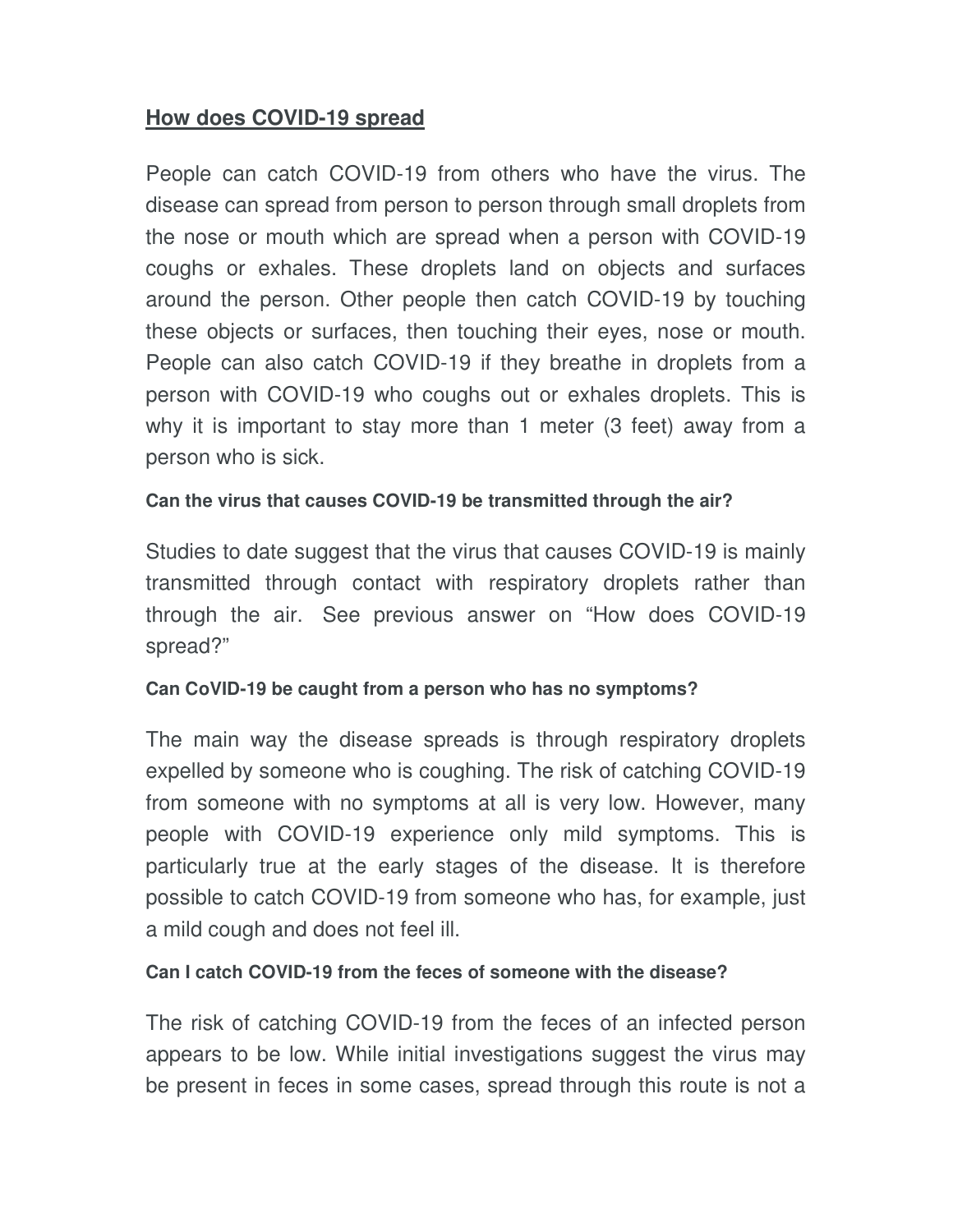main feature of the outbreak. The ongoing research on the ways COVID-19 is spread and will continue to share new findings. Because this is a risk, however, it is another reason to clean hands regularly, after using the bathroom and before eating.

## **What can I do to protect myself and prevent the spread of disease**

#### **Protection measures for everyone**

Stay aware of the latest information on the COVID-19 outbreak, available on the national,state and local public health authority. Many countries around the world have seen cases of COVID-19 and several have seen outbreaks. Authorities in China and some other countries have succeeded in slowing or stopping their outbreaks. However, the situation is unpredictable so check regularly for the latest news.

You can reduce your chances of being infected or spreading COVID-19 by taking some simple precautions:

- Regularly and thoroughly clean your hands with an alcoholbased hand rub or wash them with soap and water. Why? Washing your hands with soap and water or using alcohol-based hand rub kills viruses that may be on your hands.
- Maintain at least 1 metre (3 feet) distance between yourself and anyone who is coughing or sneezing. Why? When someone coughs or sneezes they spray small liquid droplets from their nose or mouth which may contain virus. If you are too close, you can breathe in the droplets, including the COVID-19 virus if the person coughing has the disease.
- Avoid touching eyes, nose and mouth. Why? Hands touch many surfaces and can pick up viruses. Once contaminated, hands can transfer the virus to your eyes, nose or mouth. From there, the virus can enter your body and can make you sick.
- Make sure you, and the people around you, follow good respiratory hygiene. This means covering your mouth and nose with your bent elbow or tissue when you cough or sneeze. Then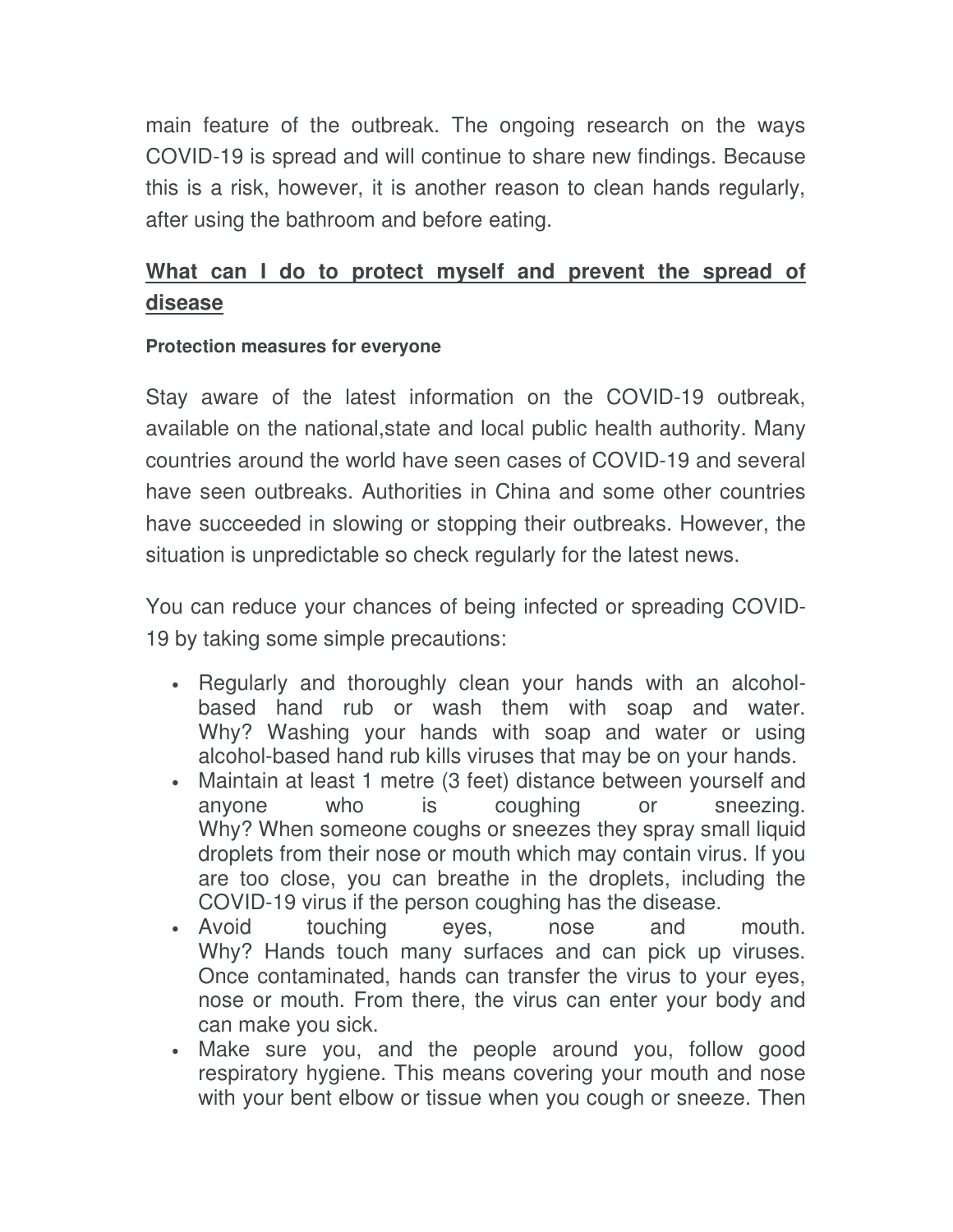dispose of the used tissue immediately. Why? Droplets spread virus. By following good respiratory hygiene you protect the people around you from viruses such as cold, flu and COVID-19.

- Stay home if you feel unwell. If you have a fever, cough and difficulty breathing, seek medical attention and call in advance. Follow the directions of your local health authority. Why? National and local authorities will have the most up to date information on the situation in your area. Calling in advance will allow your health care provider to quickly direct you to the right health facility. This will also protect you and help prevent spread of viruses and other infections.
- Keep up to date on the latest COVID-19 hotspots (cities or local areas where COVID-19 is spreading widely). If possible, avoid traveling to places – especially if you are an older person or have diabetes, heart or lung disease. Why? You have a higher chance of catching COVID-19 in one of these areas.

#### **Protection measures for persons who are in or have recently visited (past 14 days) areas where COVID-19 is spreading**

- <sup>o</sup> Follow the guidance outlined above (Protection measures for everyone)
- <sup>o</sup> Self-isolate by staying at home if you begin to feel unwell, even with mild symptoms such as headache, low grade fever (37.3 C or above) and slight runny nose, until you recover. If it is essential for you to have someone bring you supplies or to go out, e.g. to buy food, then wear a mask to avoid infecting other people.

Why? Avoiding contact with others and visits to medical facilities will allow these facilities to operate more effectively and help protect you and others from possible COVID-19 and other viruses.

<sup>o</sup> If you develop fever, cough and difficulty breathing, seek medical advice promptly as this may be due to a respiratory infection or other serious condition. Call in advance and tell your provider of any recent travel or contact with travelers. Why? Calling in advance will allow your health care provider to quickly direct you to the right health facility. This will also help to prevent possible spread of COVID-19 and other viruses.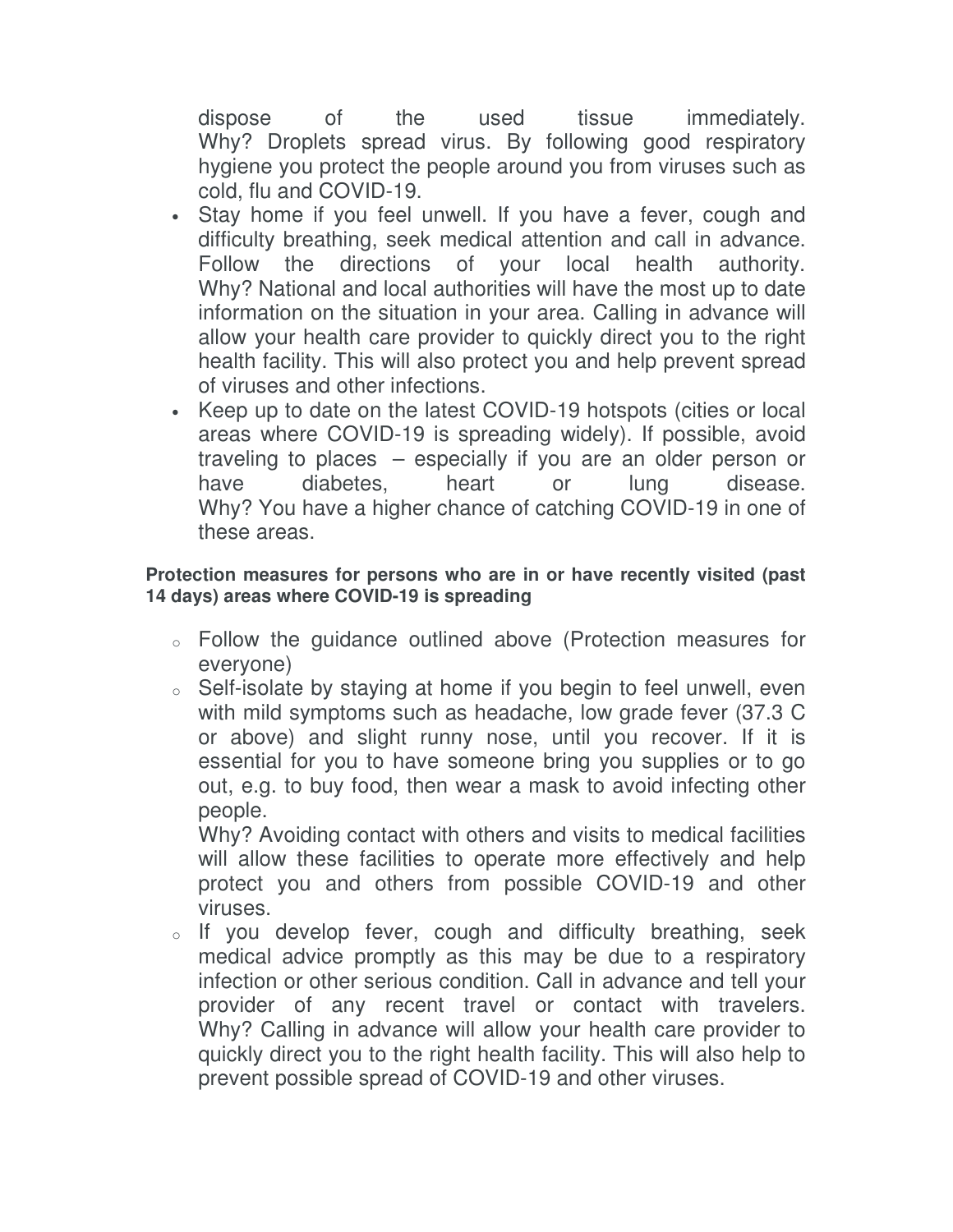## **How likely am I to catch COVID-19?**

The risk depends on where you are - and more specifically, whether there is a COVID-19 outbreak unfolding there.

For most people in most locations the risk of catching COVID-19 is still low. However, there are now places around the world (cities or areas) where the disease is spreading. For people living in, or visiting, these areas the risk of catching COVID-19 is higher. Governments and health authorities are taking vigorous action every time a new case of COVID-19 is identified. Be sure to comply with any local restrictions on travel, movement or large gatherings. Cooperating with disease control efforts will reduce your risk of catching or spreading COVID-19.

COVID-19 outbreaks can be contained and transmission stopped, as has been shown in China and some other countries. Unfortunately, new outbreaks can emerge rapidly. It's important to be aware of the situation where you are or intend to go.

### **Should I worry about COVID-19?**

Illness due to COVID-19 infection is generally mild, especially for children and young adults. However, it can cause serious illness: about 1 in every 5 people who catch it need hospital care. It is therefore quite normal for people to worry about how the COVID-19 outbreak will affect them and their loved ones.

We can channel our concerns into actions to protect ourselves, our loved ones and our communities. First and foremost among these actions is regular and thorough hand-washing and good respiratory hygiene. Secondly, keep informed and follow the advice of the local health authorities including any restrictions put in place on travel, movement and gatherings.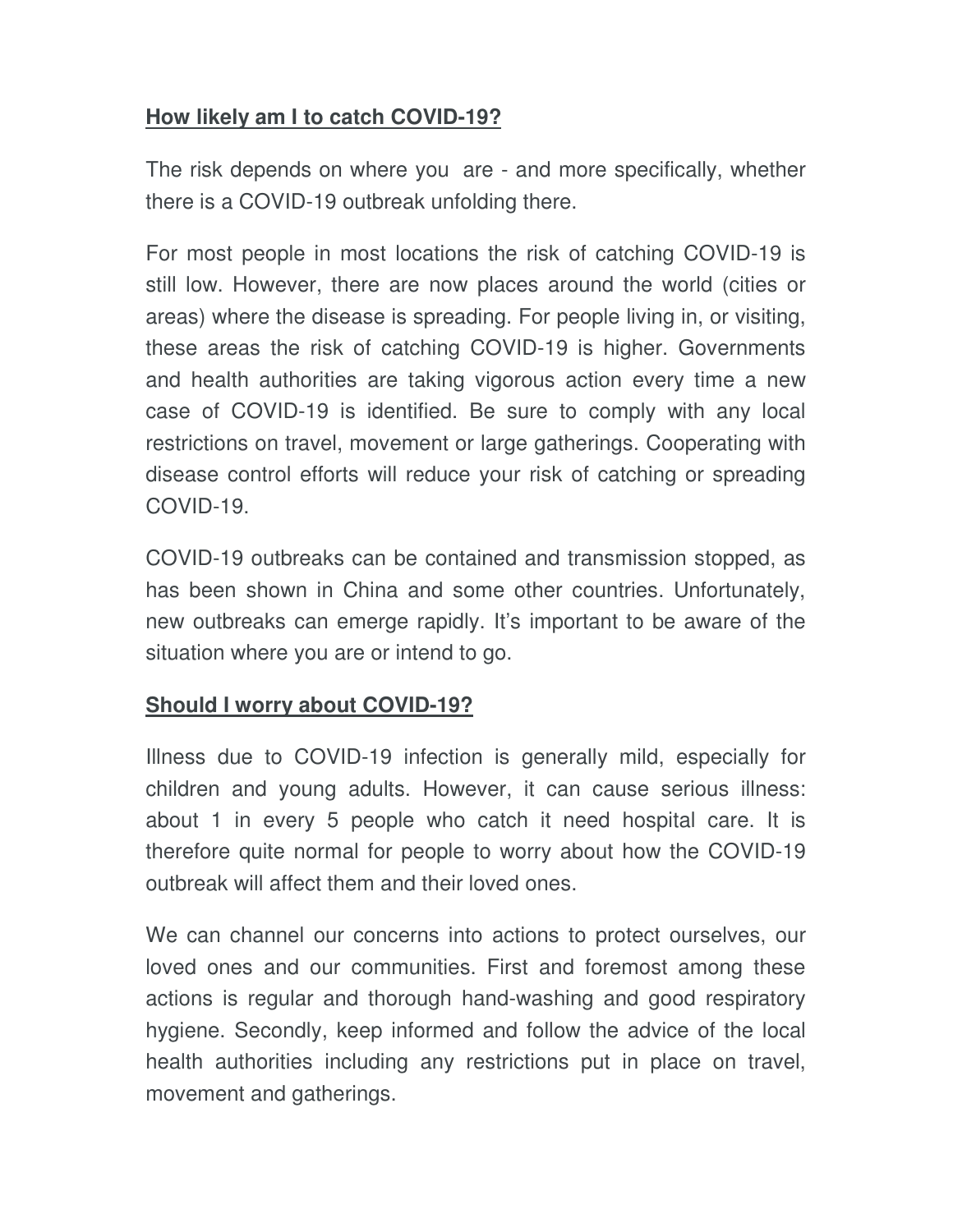#### **Who is at risk of developing severe illness**

While we are still learning about how COVID-2019 affects people, older persons and persons with pre-existing medical conditions (such as high blood pressure, heart disease, lung disease, cancer or diabetes) appear to develop serious illness more often than others.

#### **Are antibiotics effective in preventing or treating the COVID-19?**

No. Antibiotics do not work against viruses, they only work on bacterial infections. COVID-19 is caused by a virus, so antibiotics do not work. Antibiotics should not be used as a means of prevention or treatment of COVID-19. They should only be used as directed by a physician to treat a bacterial infection.

## **Are there any medicines or therapies that can prevent or cure COVID-19**

While some western, traditional or home remedies may provide comfort and alleviate symptoms of COVID-19, there is no evidence that current medicine can prevent or cure the disease. We does not recommend self-medication with any medicines, including antibiotics, as a prevention or cure for COVID-19. However, there are several ongoing clinical trials that include both western and traditional medicines. We will continue to provide updated information as soon as clinical findings are available.

#### **Is there a vaccine drug or treatment for COVID-19**

Not yet. To date, there is no vaccine and no specific antiviral medicine to prevent or treat COVID-2019. However, those affected should receive care to relieve symptoms. People with serious illness should be hospitalized. Most patients recover thanks to supportive care.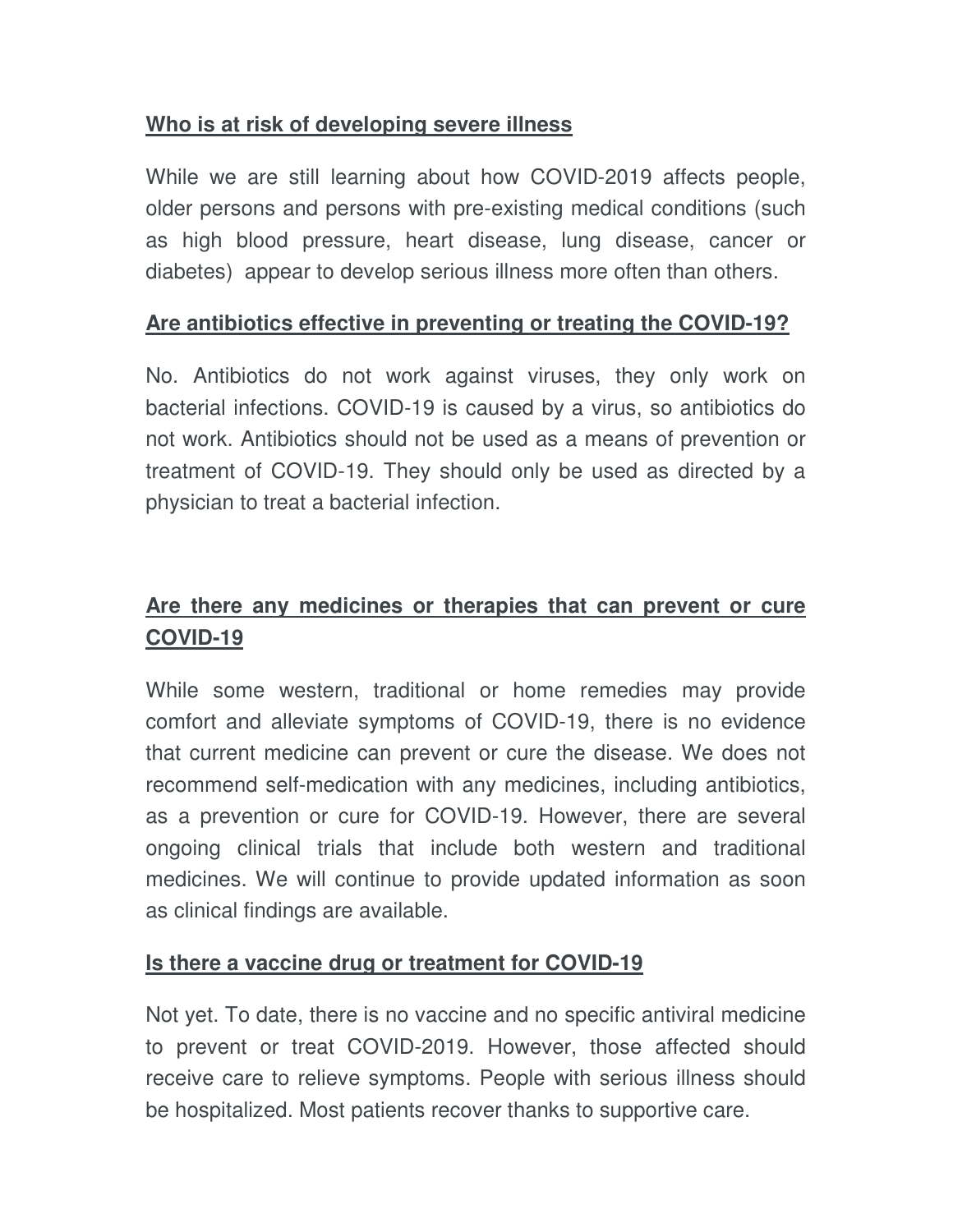Possible vaccines and some specific drug treatments are under investigation. They are being tested through clinical trials.

The most effective ways to protect yourself and others against COVID-19 are to frequently clean your hands, cover your cough with the bend of elbow or tissue, and maintain a distance of at least 1 meter (3 feet) from people who are coughing or sneezing

### **Is COVID-19 the same as SARS?**

No. The virus that causes COVID-19 and the one that caused the outbreak of Severe Acute Respiratory Syndrome (SARS) in 2003 are related to each other genetically, but the diseases they cause are quite different.

SARS was more deadly but much less infectious than COVID-19. There have been no outbreaks of SARS anywhere in the world since 2003.

#### **Should I wear mask to protect myself**

Only wear a mask if you are ill with COVID-19 symptoms (especially coughing) or looking after someone who may have COVID-19. Disposable face mask can only be used once. If you are not ill or looking after someone who is ill then you are wasting a mask. There is a world-wide shortage of masks, so We urge people to use masks wisely.

We advises rational use of medical masks to avoid unnecessary wastage of precious resources and mis-use of masks The most effective ways to protect yourself and others against COVID-19 are to frequently clean your hands, cover your cough with the bend of elbow or tissue and maintain a distance of at least 1 meter (3 feet) from people who are coughing or sneezing.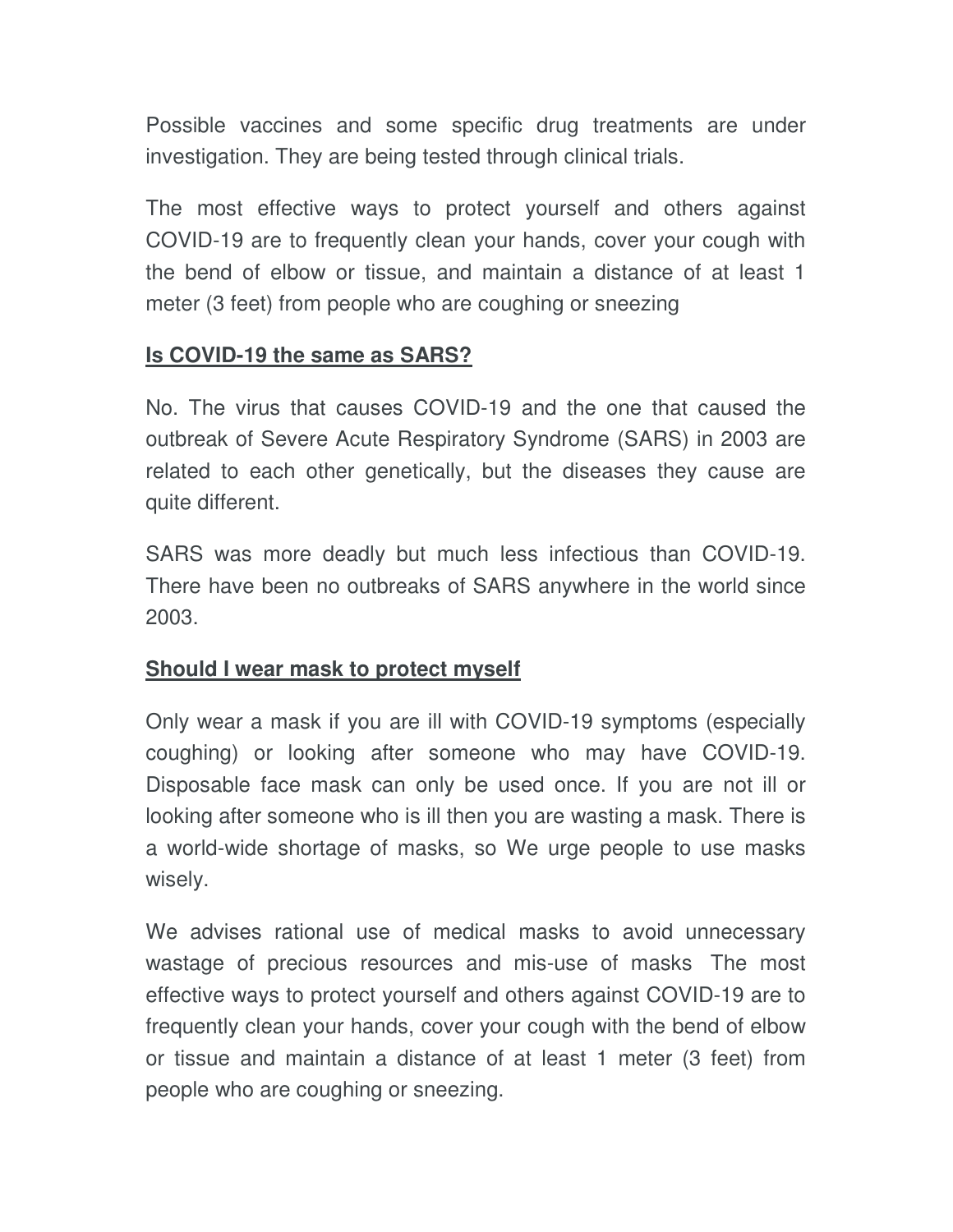#### **How to put on use take off and dispose of a mask?**

- 1. Remember, a mask should only be used by health workers, care takers, and individuals with respiratory symptoms, such as fever and cough.
- 2. Before touching the mask, clean hands with an alcohol-based hand rub or soap and water
- 3. Take the mask and inspect it for tears or holes.
- 4. Orient which side is the top side (where the metal strip is).
- 5. Ensure the proper side of the mask faces outwards (the coloured side).
- 6. Place the mask to your face. Pinch the metal strip or stiff edge of the mask so it moulds to the shape of your nose.
- 7. Pull down the mask's bottom so it covers your mouth and your chin.
- 8. After use, take off the mask; remove the elastic loops from behind the ears while keeping the mask away from your face and clothes, to avoid touching potentially contaminated surfaces of the mask.
- 9. Discard the mask in a closed bin immediately after use.
- 10. Perform hand hygiene after touching or discarding the mask – Use alcohol-based hand rub or, if visibly soiled, wash your hands with soap and water.

### **How long is the incubation period for COVID-19?**

The "incubation period" means the time between catching the virus and beginning to have symptoms of the disease. Most estimates of the incubation period for COVID-19 range from 1-14 days, most commonly around five days. These estimates will be updated as more data become available.

## **Can humans become infected with the COVID-19 from an animal source?**

Coronaviruses are a large family of viruses that are common in animals. Occasionally, people get infected with these viruses which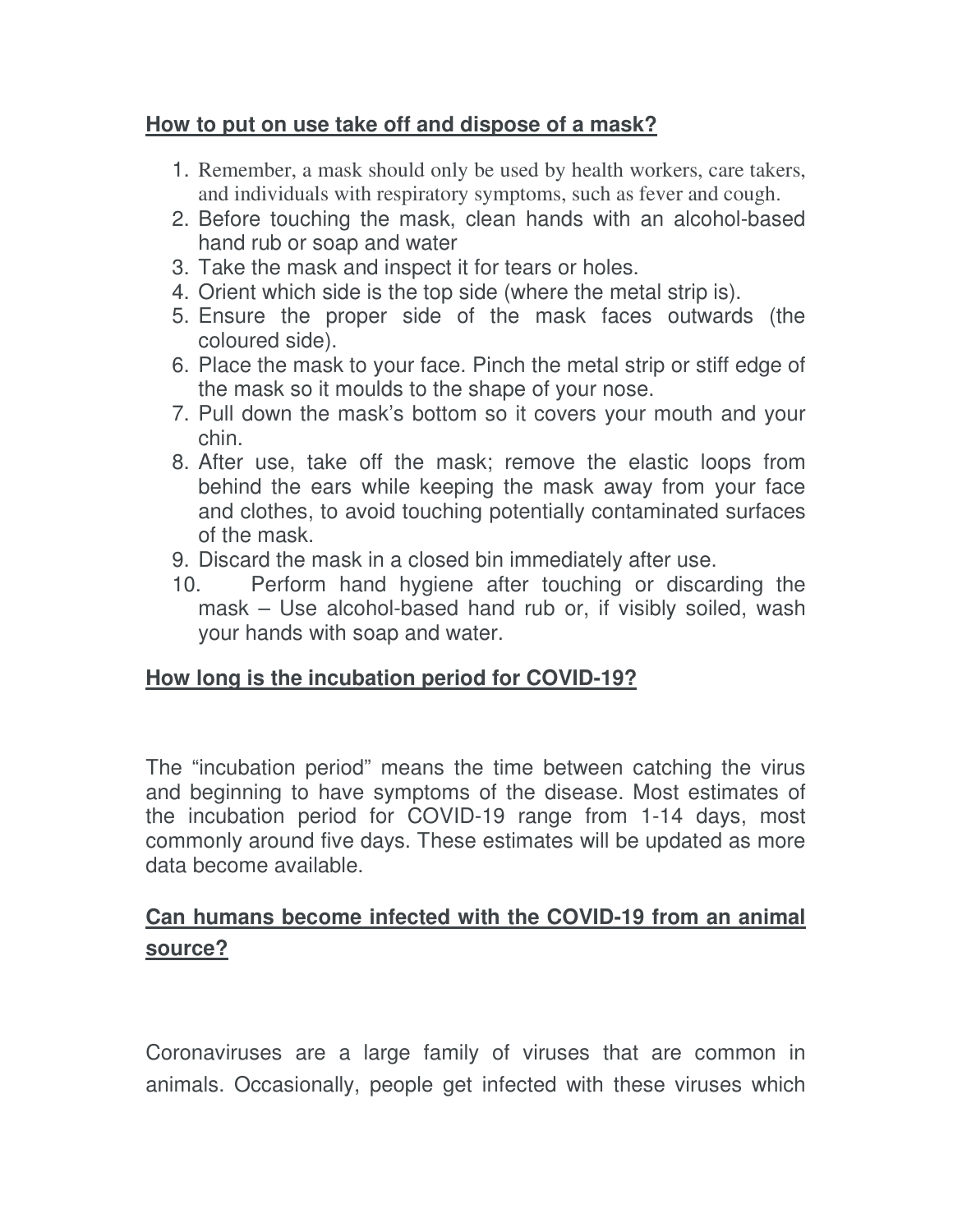may then spread to other people. For example, SARS-CoV was associated with civet cats and MERS-CoV is transmitted by dromedary camels. Possible animal sources of COVID-19 have not yet been confirmed.

To protect yourself, such as when visiting live animal markets, avoid direct contact with animals and surfaces in contact with animals. Ensure good food safety practices at all times. Handle raw meat, milk or animal organs with care to avoid contamination of uncooked foods and avoid consuming raw or undercooked animal products.

## **Can I catch COVID-19 from my pet?**

While there has been one instance of a dog being infected in Hong Kong, to date, there is no evidence that a dog, cat or any pet can transmit COVID-19. COVID-19 is mainly spread through droplets produced when an infected person coughs, sneezes, or speaks. To protect yourself, clean your hands frequently and thoroughly.

We continues to monitor the latest research on this and other COVID-19 topics and will update as new findings are available.

### **How long does the virus survive on surfaces?**

It is not certain how long the virus that causes COVID-19 survives on surfaces, but it seems to behave like other corona viruses. Studies suggest that corona viruses (including preliminary information on the COVID-19 virus) may persist on surfaces for a few hours or up to several days. This may vary under different conditions (e.g. type of surface, temperature or humidity of the environment).

If you think a surface may be infected, clean it with simple disinfectant to kill the virus and protect yourself and others. Clean your hands with